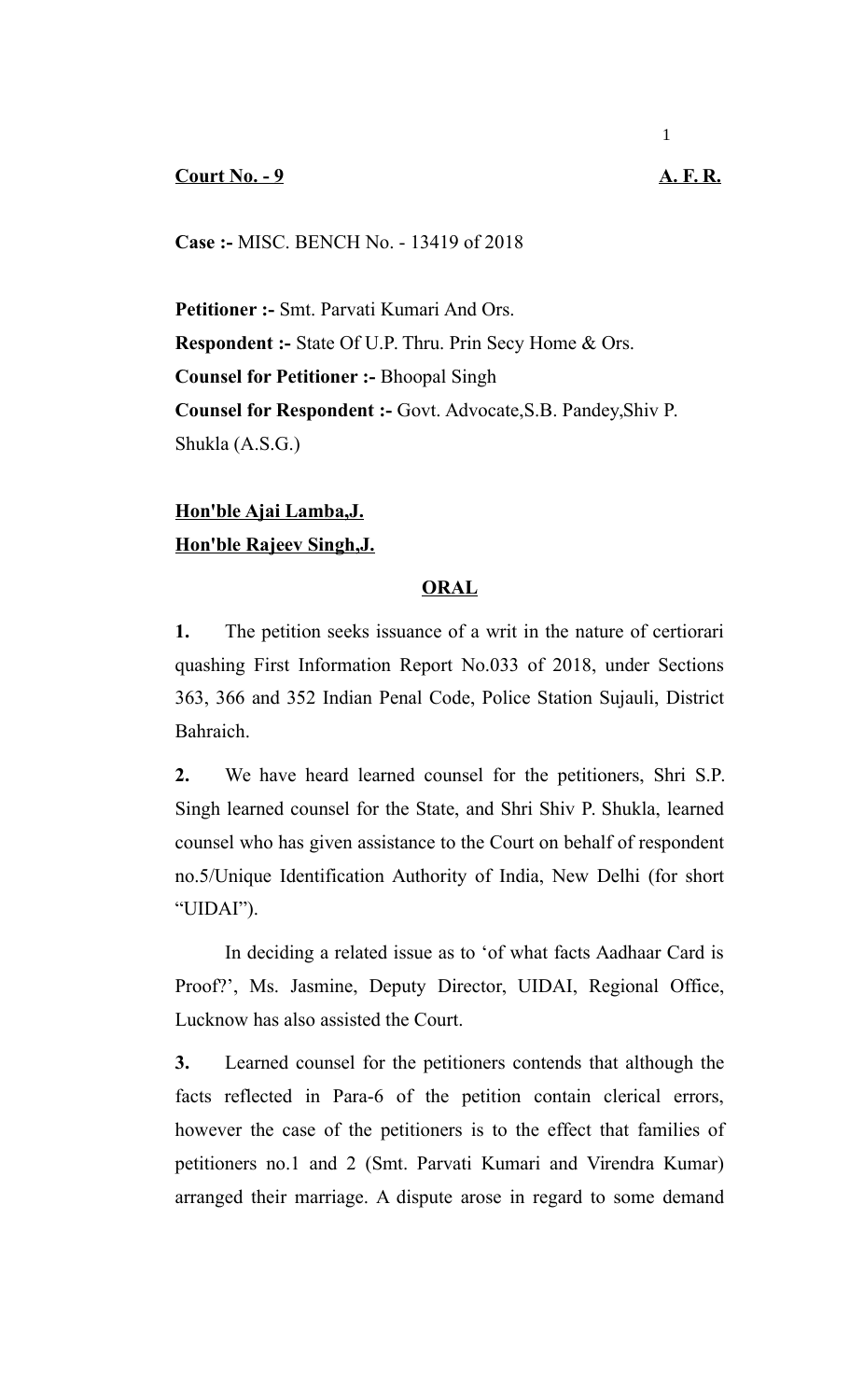whereupon parents of Smt. Parvati Kumari petitioner no.1 refused to marry her with petitioner no.2 Virendra Kumar.

On behalf of the petitioners, in context of the accusations of committing offence under Sections 363, 366 Indian Penal Code and Section 352 Indian Penal Code it has been pleaded that petitioner no.1 has neither been kidnapped nor abducted. Marriage of choice of petitioner no.1 Smt. Parvati Kumari has not been accepted by respondent no.4 who happens to be the mother of Parvati Kumari. In such circumstances, in total abuse of process of the law and process of the Court, respondent no.4 initiated impugned criminal proceedings not only against petitioner no.2 Virendra Kumar but also against his family members.

**4.** It has been highlighted by learned counsel for the petitioners that petitioner no.1 Smt. Parvati Kumari had attained age of majority. So as to show that petitioner no.1 attained age of majority, petitioner no.1 has relied on the date of birth recorded in her Aadhaar Card. Being of marriageable age and there being no legal impediment in her marriage with petitioner no.2, she got married to him.

In evidence of marriage, learned counsel has brought attention of the Court towards Annexure  $-2$  which is a marriage certificate issued by Arya Samaj Mandir indicating that petitioner no.1 got married to petitioner no.2 on 07.05.2018.

It has been pleaded that petitioner no.2 had also attained age of majority. In such circumstances, offence, as alleged, has not been committed.

**5.** Petitioner no.1 Smt. Parvati Kumari has relied on Aadhaar Card prepared by UIDAI to establish her date of birth. The Aadhaar Card declares the date of birth of petitioner no.1 Smt. Parvati Kumari as  $01.01.1999$  (Annexure – 3 appended with the writ petition).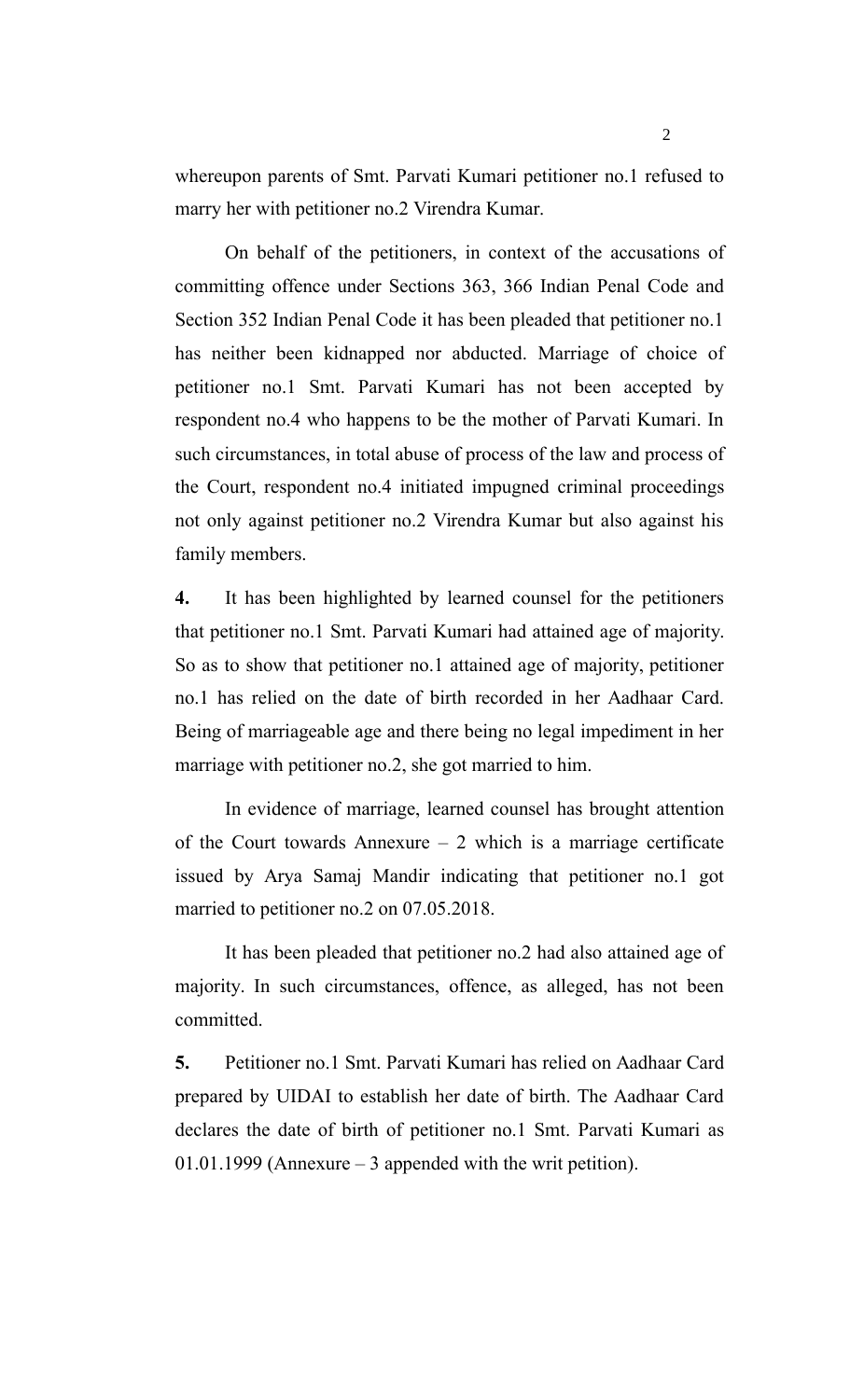Likewise, the Aadhaar Card of petitioner no.2 Virendra Kumar indicates his date of birth as 01.01.1997 (Annexure – 4 appended with the writ petition).

**6.** This Court being intrigued by a large number of cases wherein Aadhaar Cards declare the date of birth as  $1<sup>st</sup>$  of January of a particular calendar year, and in some cases only the year of birth is given, recorded a detailed order dated 16.05.2018 directing 'UIDAI' to be arrayed as respondent no.5 to demonstrate as to whether Aadhaar Card would be evidence of date of birth/age or not. Consequently, UIDAI was arrayed as respondent no.5.

**7.** The core issue before this Court is whether offence under Sections 363 and 366 Indian Penal Code has been committed, and whether petitioner no.1 Smt. Parvati Kumari had been abducted or kidnapped by petitioner no.2 Virendra Kumar.

The factum of age of the victim assumes importance and relevance because the victim petitioner no.1 claims to be married to petitioner no.2. Offence under Section 363 Indian Penal Code can be said to be committed if it is demonstrated by the prosecution that the victim was a minor; and therefore, had been kidnapped from the custody of her legal guardian. Legally, offence of 'kidnapping' as defined under Section 361 Indian Penal Code can be said to be committed only if the victim (in the case of female) is under the age of 18 years.

**8.** Likewise, petitioner no.2, the husband, relied on entry of date of birth in Aadhaar Card to show that he was of marriageable age.

It is in this context, in the interest of justice, we asked UIDAI to clarify the issue, while framing the question **"of what facts Aadhaar Card is proof ?"** 

**9.** We find that three affidavits have been filed on behalf of respondent no.5/UIDAI, dated 04.09.2018, 10.09.2018 and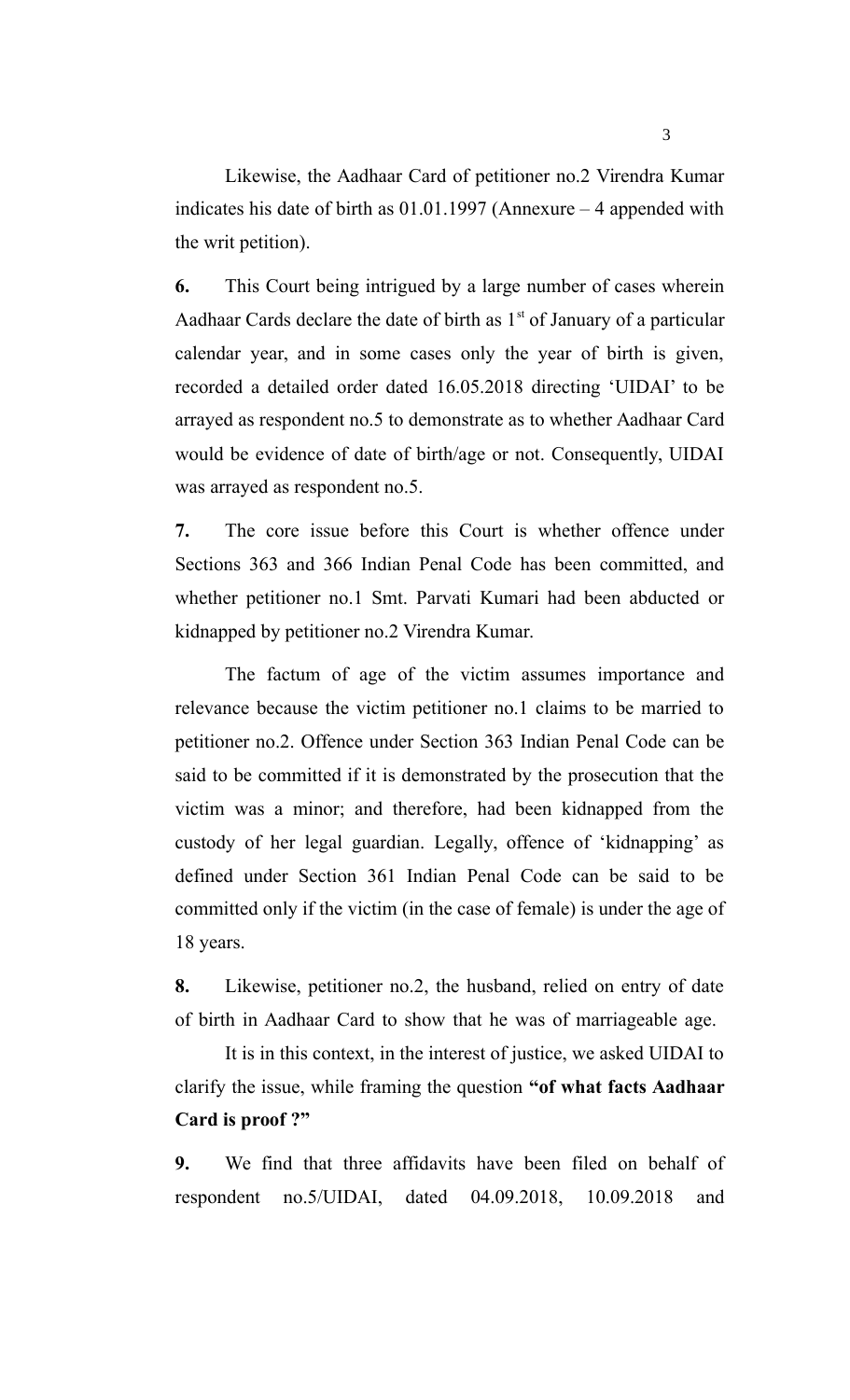24.10.2018, all sworn by Ms. Jasmine, Deputy Director serving with UIDAI, Regional Office, Lucknow.

**10.** Considering the core of the issue, order dated 16.07.2018 was passed in the following terms :-

> *"1. In deference to order dated 16.5.2018, Unique Identification Authority of India (UIDAI), New Delhi has been impleaded as respondent no.5.*

> *2. Shri Sunil Kumar Pandey, posted as Deputy Director, Unique Identification Authority of India (UIDAI), is present in court. We have interacted with Shri Sunil Kumar Pandey. He says that Senior most officer in UIDAI, Lucknow is Ms. R.H.Singh, Deputy Director General.*

> *We find that an officer holding senior and responsible post in the said authority is stationed in Lucknow.*

> *3. We hereby request Ms. R.H.Singh, Deputy Director General, UIDAI, Lucknow to file her affidavit clarifying as to of what fact(s) Aadhaar Card is a proof ?*

> *We would also like to know the documents/nature of documents that are relied on for making an Aadhaar Card.*

*4. List on 6.8.2018.*

*5. In the meantime, investigation be concluded.*

*6. Interim direction to continue till the next date of listing."*

(emphasised by us)

**11.** The initial affidavit of Ms. Jasmine, Deputy Director, UIDAI, Regional Office, Lucknow, did not clarify the issue. In such circumstances, another order dated 04.09.2018 was passed in the following terms :-

> *"1. Ms. Jasmine, posted as Deputy Director, Unique Identification Authority of India, Regional Office, Lucknow has appeared alongwith Shri Shiv P. Shukla learned counsel for Union of India.*

> *Affidavit of Ms. Jasmine has been filed in court, which is taken on record.*

> *2. The anxiety of the court has been brought to the notice of Ms. Jasmine, in particular the query raised vide order dated 16.7.2018 ("AS TO OF WHAT FACT(S) AADHAAR CARD IS A PROOF?")*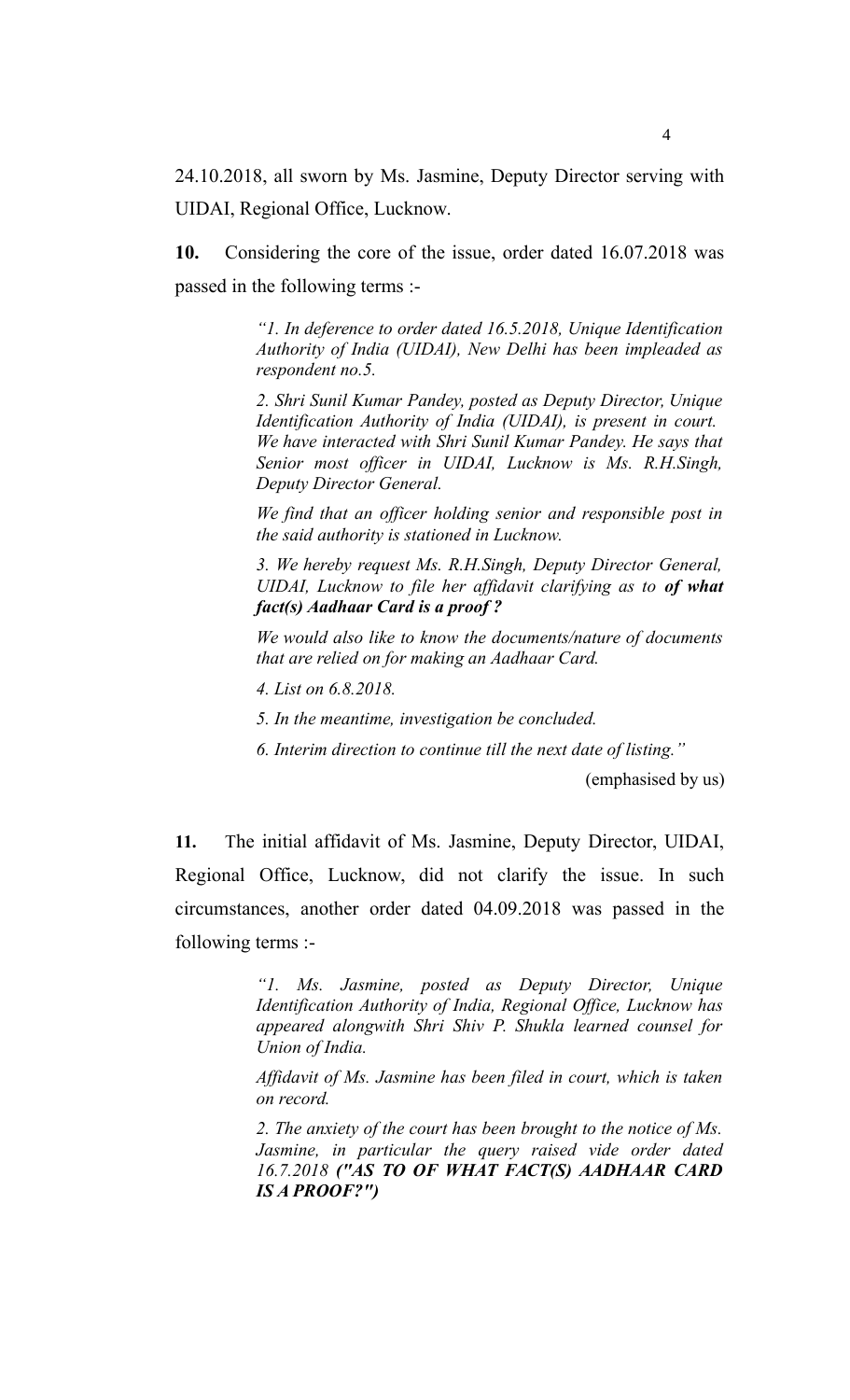*The anxiety of the court was raised also vide order dated 16.5.2018.* 

*3. On request of Shri Shiv P.Shukla, list on 10.9.2018, as fresh at 10.15 a.m.* 

*4. We request Ms. Jasmine to remain present in court again to assist the court.*

*5. Shri Dinesh Singh Rana, learned counsel for the respondent State has filed short counter affidavit on behalf of the investigating agency in court, which is taken on record."*

**12.** We hereby record that Ms. Jasmine, Deputy Director, UIDAI, Regional Office, Lucknow appeared in Court repeatedly to assist the Court to clarify the issue, which frequently arises. We appreciate the effort.

**13.** We need not make a detailed reference to the contents of the affidavits filed on behalf of UIDAI. Suffice it to say that essentially UIDAI relied on relevant excerpts from the judgment rendered by the Hon'ble Supreme Court of India in *W.P. (C) No. 829 of 2013 entitled S.G. Vombatkere & Anr. Vs. Union of India, decided on 24.08.2017,* in particular relevant portions of Para Nos. 54, 55, 446(a),(b),(c).

Pertinent gist of the case set up by UIDAI on the basis of judgment rendered in S.G. Vombatkere's case (**supra**) would be that :-

> **(a)** Biometric information received at the time of authentication is matched with the Aadhaar number (identity).

> **(b)** The UIDAI relies on name/address/date of birth derived from the proof of identity/proof of address documents, as submitted during enrolment. UIDAI takes no responsibility with respect to the correctness of the name, date of birth or address of the person enrolled.

> The information furnished at the time of enrolment can be reviewed in case of a dispute by way of update.

> **(c)** Enrolment of Aadhaar is done through a resident enrolment process and verification of proof of identity and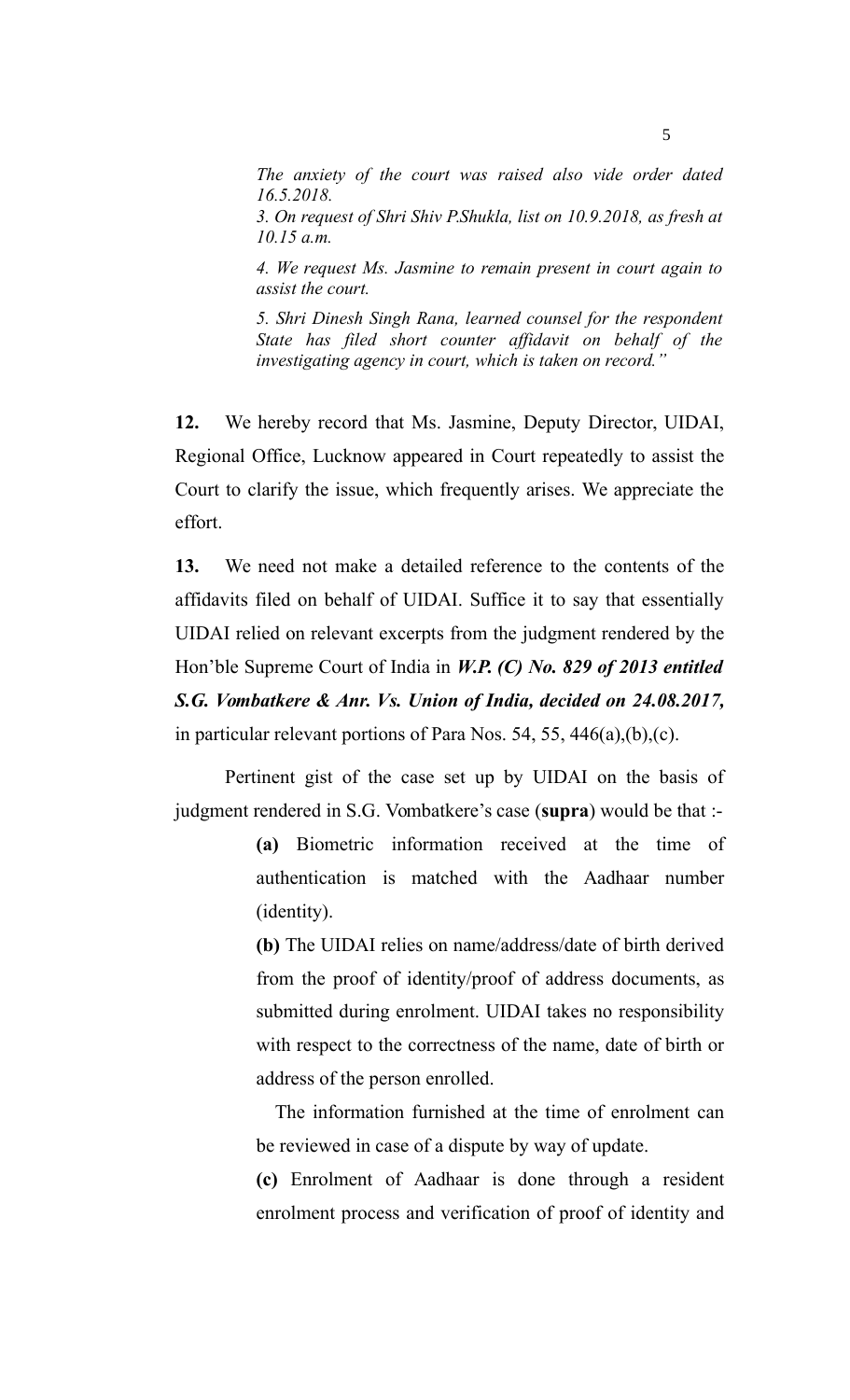proof of address documents, against acceptable documents as per UIDAI valid list of documents as provided under Schedule II and Schedule III (Enrolment and Update) Regulations, 2016, read with Regulations 10.

UIDAI takes responsibility in creating and implementing standards, ensuring matching systems installed in CIDR work as they are designed to do, and providing options to Aadhaar holders in terms of controlling their identity (such as updating their data, locking their biometrics, etc.) and accessing their own authentication records.

**(d)** It has been pleaded on behalf of UIDAI that the whole architecture of Aadhaar is devised to give unique identity to the citizens of this country. No doubt, a person can have various documents on the basis of which that individual can establish her/his identity. It may be in the form of a passport, Permanent Account Number (PAN) card, ration card and so on. For the purpose of enrolment itself, a number of documents are prescribed which an individual can produce, on the basis of which Aadhaar card can be issued.

However, there is a fundamental difference between the Aadhaar card as a means of identity, and other documents through which identity can be established. Enrolment for Aadhaar card also requires giving of demographic information as well as biometric information which is in the form of iris and fingerprints. This process eliminates any chance of duplication.

It has been emphasised that an individual can manipulate the system by obtaining more than one or even a number of PAN cards, passports, ration cards etc. However, when it comes to obtaining Aadhaar card, there is no possibility of obtaining duplicate card. Once the biometric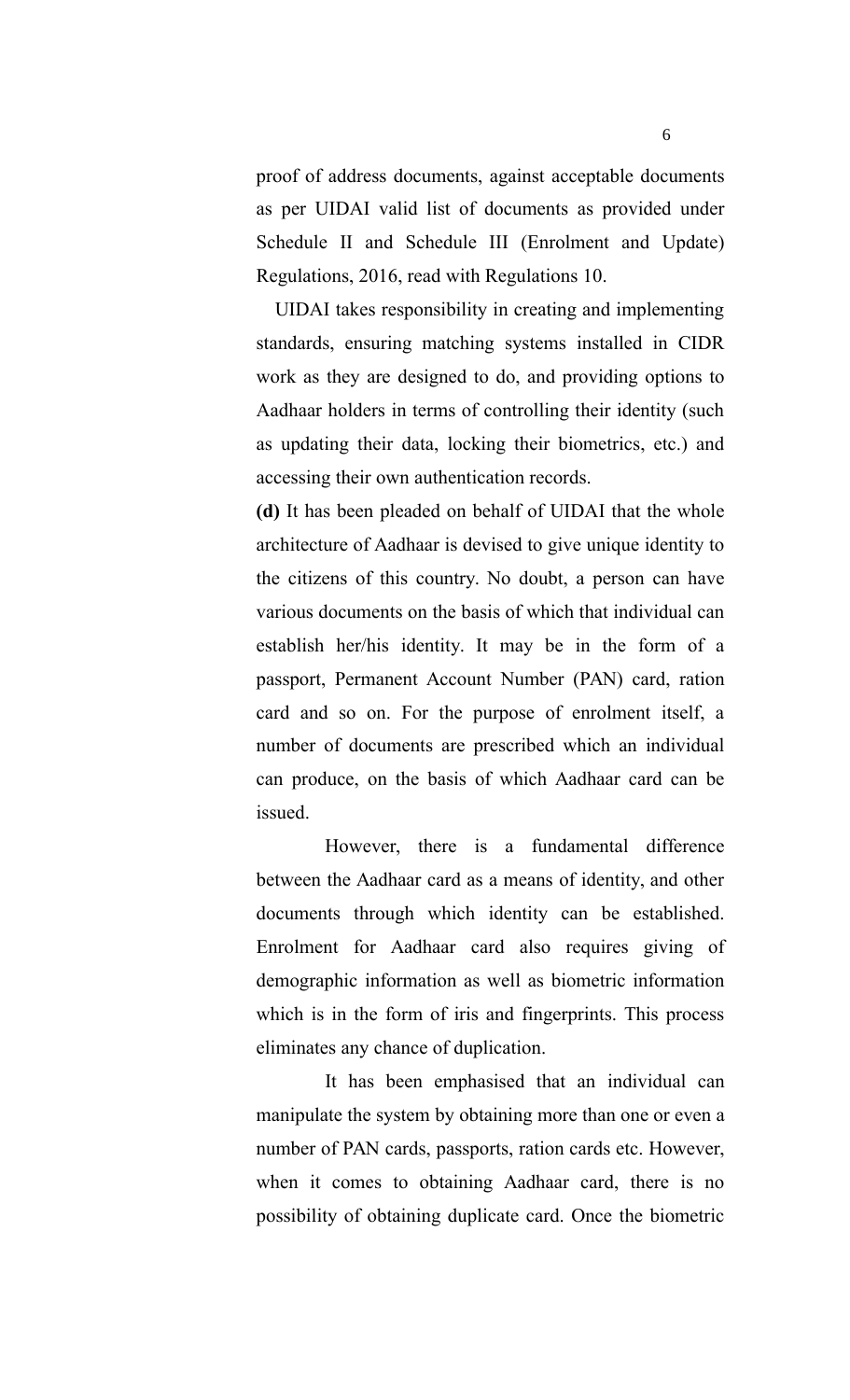information is stored and on that basis Aadhaar card is issued, it remains in the system with the Authority.

Wherever there would be a second attempt for enrolling for Aadhaar and for this purpose same person gives his biometric information, it would immediately get matched with the same biometric information already in the system and the second request would stand rejected. It is for this reason the Aadhaar card is known as Unique Identification (UID). Such an identity is unparalleled.

**(e)** To enable a resident to get Aadhaar number, he is required to submit demographic as well as biometric information i.e., apart from giving information relating to name, date of birth and address, biometric information in the form of photograph, fingerprint, iris scan is also to be provided. Aadhaar number given to a particular person is treated as unique number as it cannot be reassigned to any other individual.

**14.** In Para-2 of affidavit dated 24.10.2018, Ms. Jasmine, the deponent, has clarified that if a resident does not have any valid supporting date of birth document, date of birth is recorded on the basis of declared and approximate date of birth. In case of approximate date of birth, the age is verbally communicated by the resident to the operator and ECMP client calculates the year of birth, and by default, consequently, the date of birth is recorded as  $1<sup>st</sup>$ January of that calendar year.

**It has further been clarified specifically that The Aadhaar (Targeted delivery of financial and other subsidies, benefits and services) Act No.18 of 2016 does not mention that Aadhaar can be accepted as proof of date of birth. The date of birth is recorded on the basis of self declaration given by the resident.** Therefore, in case of dispute regarding correctness of the date of birth, the burden of proof lies with the resident/card holder.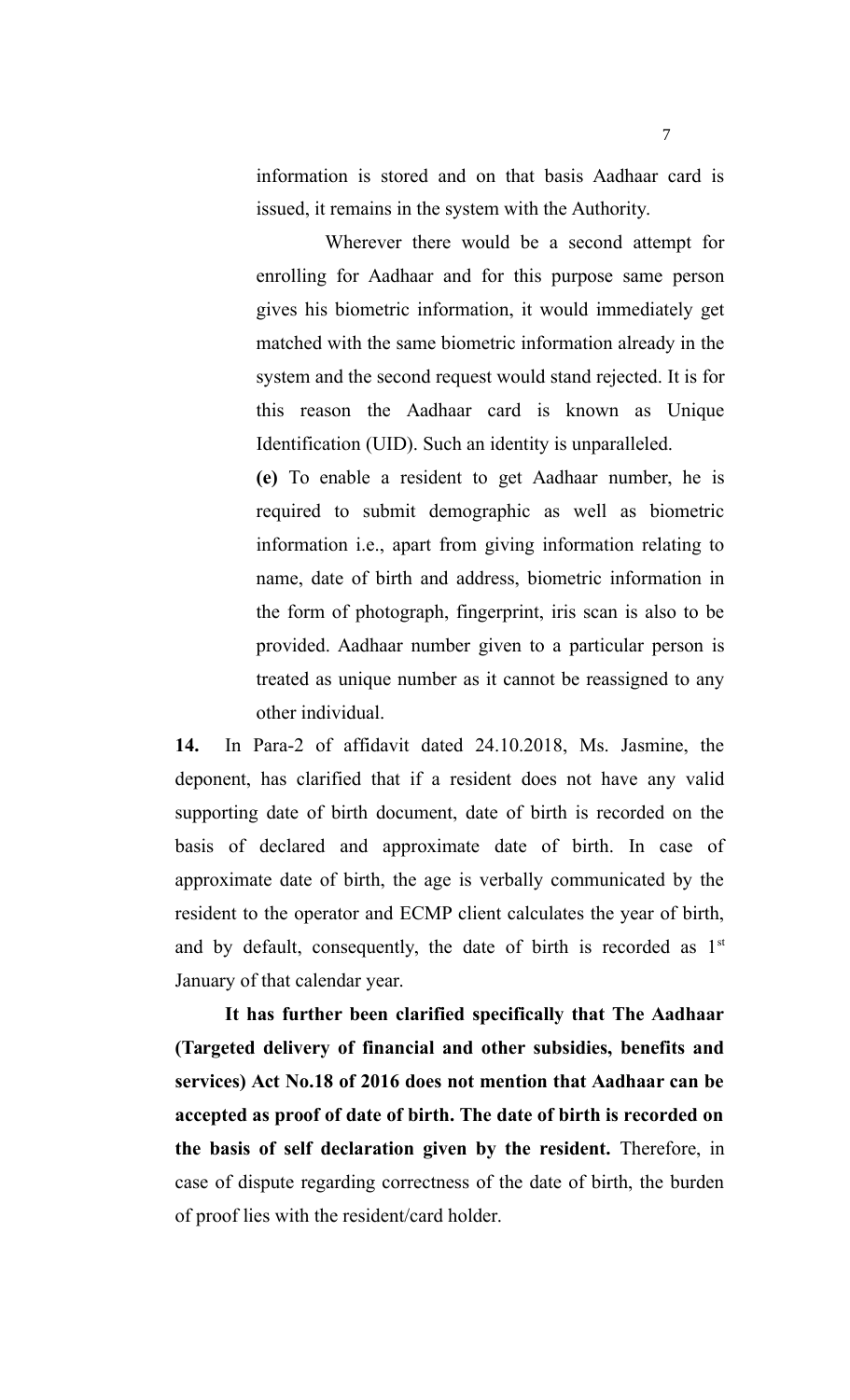**15.** Ms. Jasmine has further clarified in Para-3 of affidavit dated 24.10.2018 that Aadhaar is only a proof of the fact that the person who is trying to obtain a subsidy/service by identifying himself on the basis of Aadhaar number is the same person who had enrolled for Aadhaar, after providing his biometrics and other documents at the time of enrolment. Aadhaar is only a method of identification of the identity that the Aadhaar holder presented himself at the time of his enrolment.

**16.** From the above we can safely deduce that **firstly** Aadhaar Card is a document providing conclusive connection between the photograph of the Aadhaar Card holder, his fingerprints and iris scan details, with the Aadhaar Number.

**Secondly**, we clearly deduce from the above that the other information namely name, date of birth, gender and address as entered in the Aadhaar Card, is furnished by the Aadhaar applicant at the time of authentication/enrolment.

Although, the regulations provide for the applicant to rely on a set of documents for giving information in regard to name, address and proof of date of birth, however, because the said information is merely given by the applicant, and is not authenticated by UIDAI at the time of authentication, the Aadhaar Card cannot be conclusive proof in regard to those entries.

It thus follows that in case of dispute regarding correctness of date of birth etc., burden of proof lies with the resident/applicant/Aadhaar Card holder.

**17.** From the above conclusion it stands demonstrated that in case a person relies on entries in Aadhaar Card in regard to address, date of birth etc., on the basis of the Aadhaar Card, under the Evidence Act it cannot be said that the entries in those regards are conclusive proof of those facts. If question in these regards arises, the source of giving date of birth etc., are required to be verified in the process of investigation in criminal cases.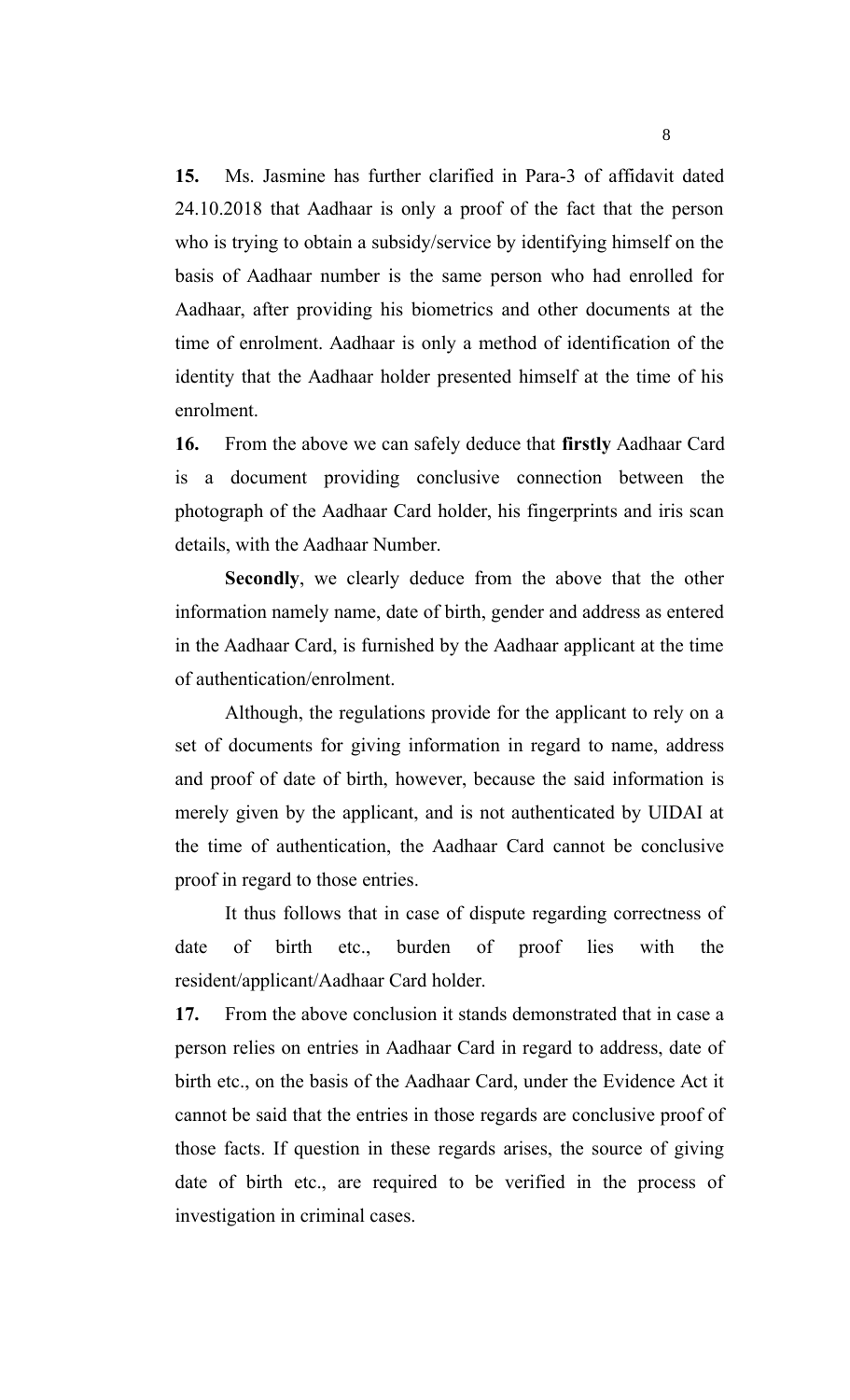In this regard it would be pertinent to refer to the law under which facts such as date of birth would be verified. We refer to judgment rendered by a division bench of this Court of which one of us (Ajai Lamba, J.) was a member. While relying of judgments rendered by Hon'ble Supreme Court of India, the following (relevant portion only) was held in **Habeas Corpus No.21284 of 2018 'Deepa Vs. State of U.P. & Ors.' decided on 03.08.2018** :-

*"11. In (2011) 2 Supreme Court Cases 385, Alamelu and Another Vs. State represented by Inspector of Police, the following has been held in Paragraphs 39, 40 and 42 to 49 (relevant portion):*

> *"39. We will first take up the issue with regard to the age of the girl. The High Court has based its conclusion on the transfer certificate, Ext.P16 and the certificate issued by PW8 Dr. Gunasekaran, Radiologist, Ext.P4 and Ext.P5.*

> *40. Undoubtedly, the transfer certificate, Ext.P16 indicates that the girl's date of birth was 15th June, 1977. Therefore, even according to the aforesaid certificate, she would be above 16 years of age (16 years 1 month and 16 days) on the date of the alleged incident, i.e., 31st July, 1993. The transfer certificate has been issued by a Government School and has been duly signed by the Headmaster. Therefore, it would be admissible in evidence under Section 35 of the Indian Evidence Act, 1872. However, the admissibility of such a document would be of not much evidentiary value to prove the age of the girl in the absence of the material on the basis of which the age was recorded. The date of birth mentioned in the transfer certificate would have no evidentiary value unless the person, who made the entry or who gave the date of birth is examined.*

> *42.Considering the manner in which the facts recorded in a document may be proved, this Court in case of Birad Mal Singhvi Vs. Anand Purohit 1 , observed as follows: (SCC pp. 618-19, para 14).*

> *"14.....The date of birth mentioned in the scholars' register has no evidentiary value unless the person who made the entry or who gave the date of birth is examined..........Merely because the documents Exts. 8, 9, 10, 11, and 12 were proved, it does not mean that the contents of documents were also proved. Mere proof of the documents Exts. 8, 9, 10, 11 and 12 would not tantamount to proof of all the contents or the correctness of date of birth stated in the documents. Since the truth of the fact, namely, the date of birth of Hukmi Chand and Suraj Prakash Joshi was in issue, mere proof of the documents as produced by the aforesaid two witnesses does not furnish evidence of the truth of the facts or contents of the*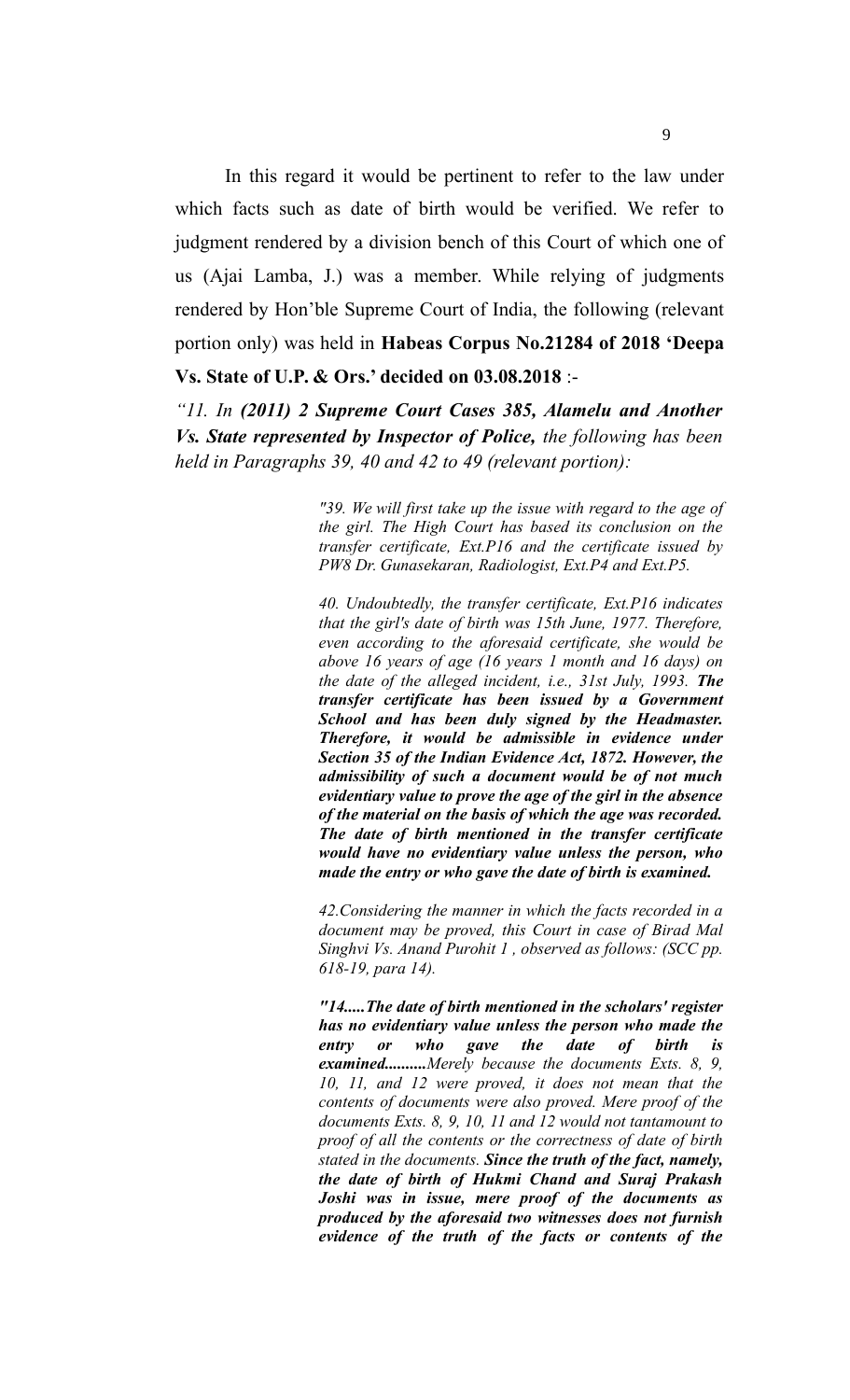*documents. The truth or otherwise of the facts in issue, namely, the date of birth of the two candidates as mentioned in the documents could be proved by admissible evidence i.e. by the evidence of those persons who could vouchsafe for the truth of the facts in issue. No evidence of any such kind was produced by the respondent to prove the truth of the facts, namely, the date of birth of Hukmi Chand and of Suraj Prakash Joshi. In the circumstances the dates of birth as mentioned in the aforesaid documents have no probative value and the dates of birth as mentioned therein could not be accepted."*

#### (emphasised by us)

*43. The same proposition of law is reiterated by this Court in Narbada Devi Gupta Vs. B irendra Kumar Jaiswal where this Court observed as follows: (SCC p.75, para 16)*

*"16......The legal position is not in dispute that mere production and marking of a document as exhibit by the court cannot be held to be a due proof of its contents. Its execution has to be proved by admissible evidence, that is, by the "evidence of those persons who can vouchsafe for the truth of the facts in issue".*

*44. In our opinion, the aforesaid burden of proof has not been discharged by the prosecution. The father says nothing about the transfer certificate in his evidence. The Headmaster has not been examined at all. Therefore, the entry in the transfer certificate can not be relied upon to definitely fix the age of the girl.*

*45. In fixing the age of the girl as below 18 years, the High Court relied solely on the certificate issued by PW8 Dr. Gunasekaran. However, the High Court failed to notice that in his evidence before the Court, PW8, the X-ray Expert had clearly stated in the cross-examination that on the basis of the medical evidence, generally, the age of an individual could be fixed approximately. He had also stated that it is likely that the age may vary from individual to individual. The doctor had also stated that in view of the possible variations in age, the certificate mentioned the possible age between one specific age to another specific age. On the basis of the above, it would not be possible to give a firm opinion that the girl was definitely below 18 years of age.*

*46. In addition, the High Court failed to consider the expert evidence given by PW13 Dr. Manimegalaikumar, who had medically examined the victim. In his cross-examination, he had clearly stated that a medical examination would only point out the age approximately with a variation of two years. He had stated that in this case, the age of the girl could be from 17 to 19 years. This margin of error in age has been judicially recognized by this Court in the case of Jaya Mala Vs. Government of Jammu & Kashmir. In the*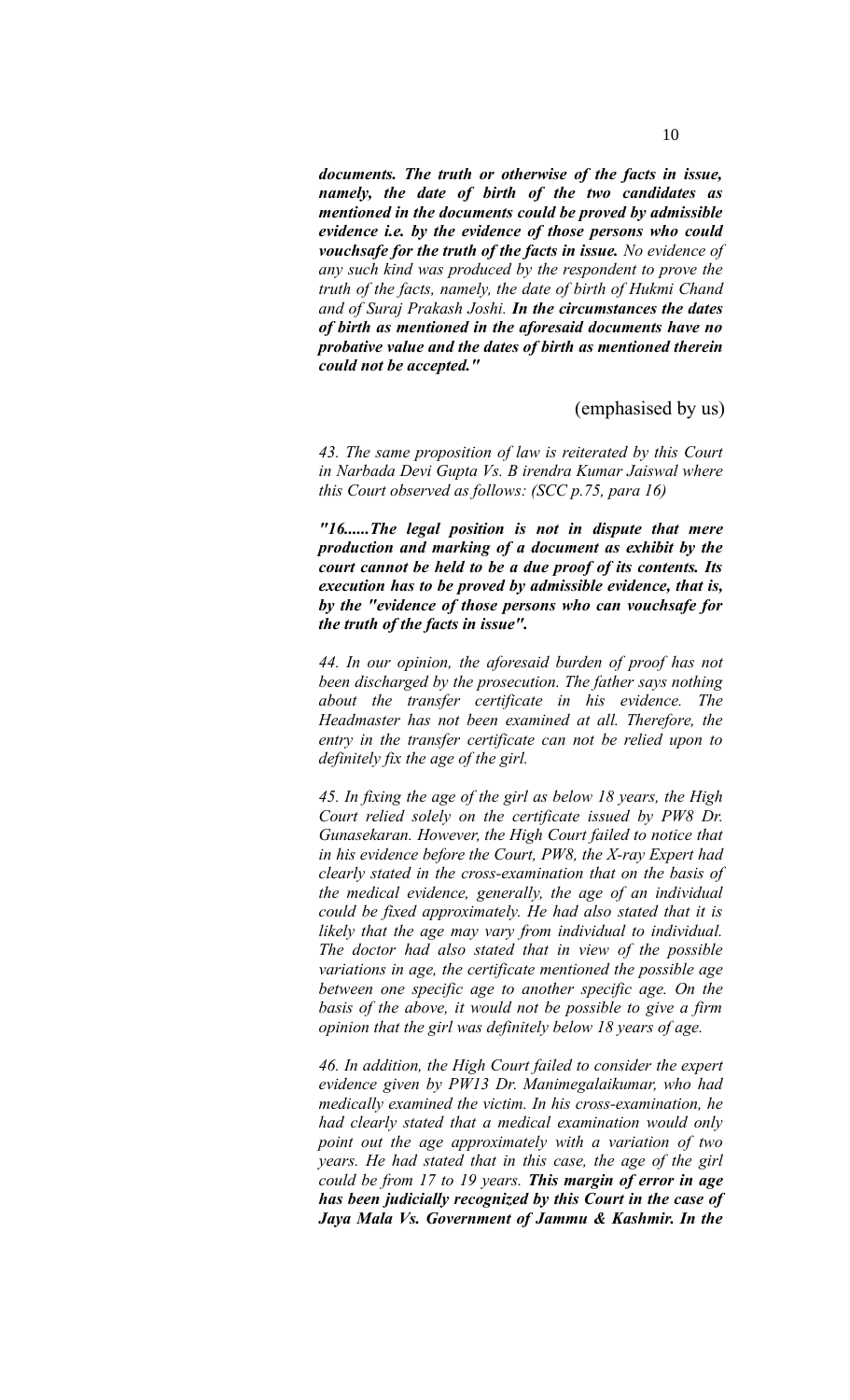*aforesaid judgment, it is observed as follows: (SCC p. 541, para 9)*

*"9...However, it is notorious and one can take judicial notice that the margin of error in age ascertained by radiological examination is two years on either side."*

*47.We are of the opinion, in the facts of this case, the age of the girl could not have been fixed on the basis of the transfer certificate. There was no reliable evidence to vouchsafe the correctness of the date of birth as recorded in the transfer certificate. The expert evidence does not rule out the possibility of the girl being a major. In our opinion, the prosecution has failed to prove that the girl was a minor, at the relevant date.* 

*48.We may further notice that even with reference to Section 35 of the Indian Evidence Act, a public document has to be tested by applying the same standard in civil as well as criminal proceedings. In this context, it would be appropriate to notice the observations made by this Court in the case of Ravinder Singh Gorkhi Vs. State of U.P. held as follows: (SCC p. 595, para 38)*

*"38. The age of a person as recorded in the school register or otherwise may be used for various purposes, namely, for obtaining admission; for obtaining an appointment; for contesting election; registration of marriage; obtaining a separate unit under the ceiling laws; and even for the purpose of litigating before a civil forum e.g. necessity of being represented in a court of law by a guardian or where a suit is filed on the ground that the plaintiff being a minor he was not appropriately represented therein or any transaction made on his behalf was void as he was a minor. A court of law for the purpose of determining the age of a party to the lis, having regard to the provisions of Section 35 of the Evidence Act will have to apply the same standard. No different standard can be applied in case of an accused as in a case of abduction or rape, or similar offence where the victim or the prosecutrix although might have consented with the accused, if on the basis of the entries made in the register maintained by the school, a judgment of conviction is recorded, the accused would be deprived of his constitutional right under Article 21 of the Constitution, as in that case the accused may unjustly be convicted."*

### (emphasis supplied)

*49. In such circumstances, we are constrained to hold that the High Court without examining the factual and legal issues has unnecessarily rushed to the conclusion that the girl was a minor at the time of the alleged abduction. There is no satisfactory evidence to indicate that she was a minor.*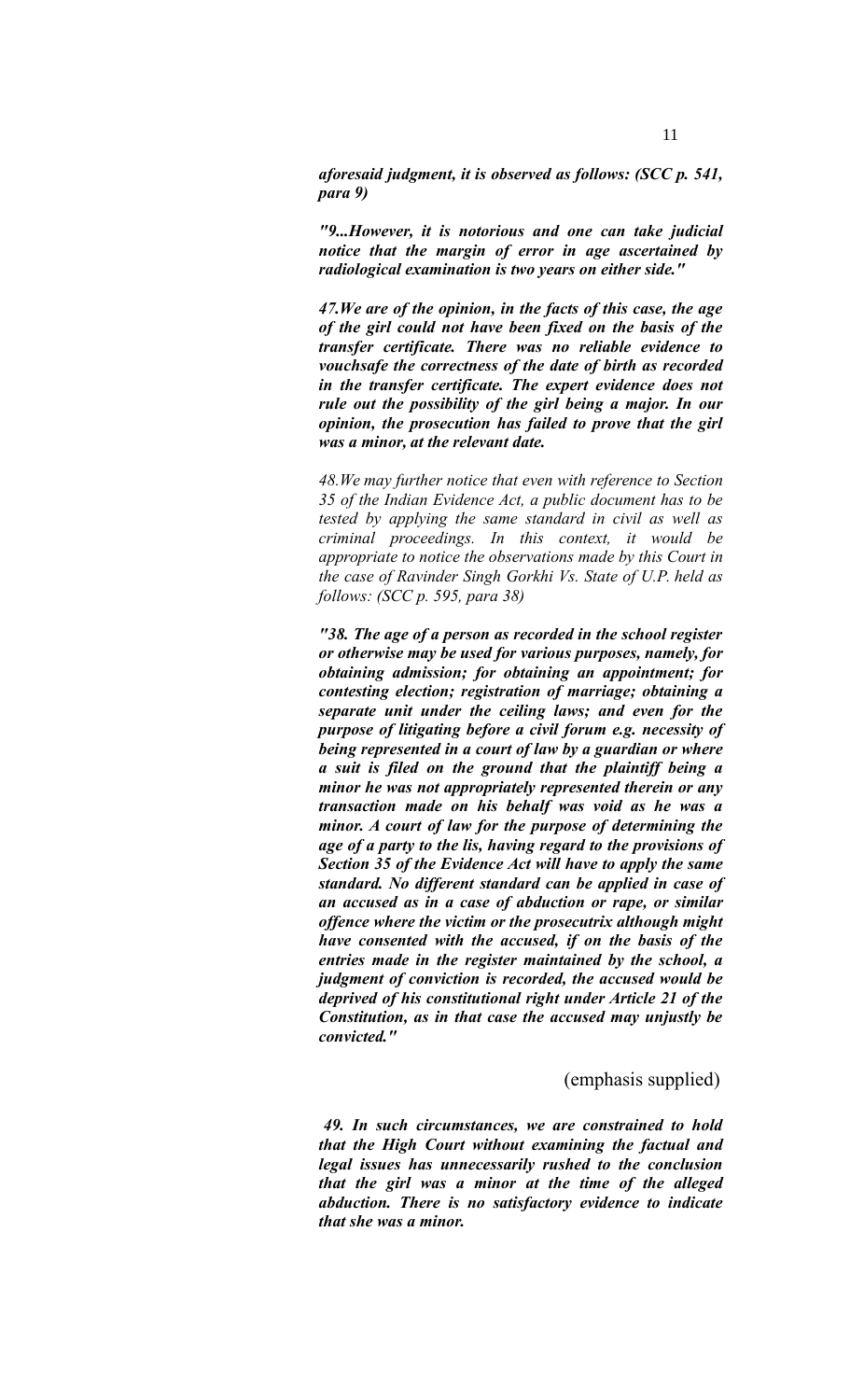*12. From the case law, as extracted above, it becomes evident that age of a person as recorded in the school register or a certificate issued by a school may be used for various purposes, namely, for obtaining admission; for obtaining appointment; for contesting election; registration of marriage etc. It has been held that mere production and making of a document as an exhibit by the Court cannot be held to be proof of its contents. The execution of the document has to be proved by admissible evidence; that is, " by the evidence of those persons who could vouchsafe for the truth of the facts in issue".*

*A certificate issued by school would not be of much evidentiary value to prove the age of the person in question, in the absence of the material on the basis of which the age was recorded. The date of birth mentioned in a certificate/testimonial would have no evidentiary value unless the person who made the entry or who gave the date of birth is examined.*

*Mere proof of the documents produced does not furnish evidence of the truth of the facts or contents of the documents. The truth of the fact, namely of the date of birth of a witness or an accused as mentioned in a school certificate, be it a transfer certificate or mark-sheet or a degree, could be proved by admissible evidence, that is, by the evidence of those persons who could verify the truth of the facts in issue, the fact being the date of birth.*

**18.** We find that the investigating agency has not conducted any investigation as regards the source or basis of recording date of birth of petitioner no.1 as 01.01.1999 in the Aadhaar Card. Rather the investigating agency in its wisdom got the victim subjected to ossification test.

**19.** In the case in hand, we find that the complainant/respondent no.4, mother of the victim/petitioner no.1 gave out the age of petitioner no.1 as 16 years in the impugned first information report.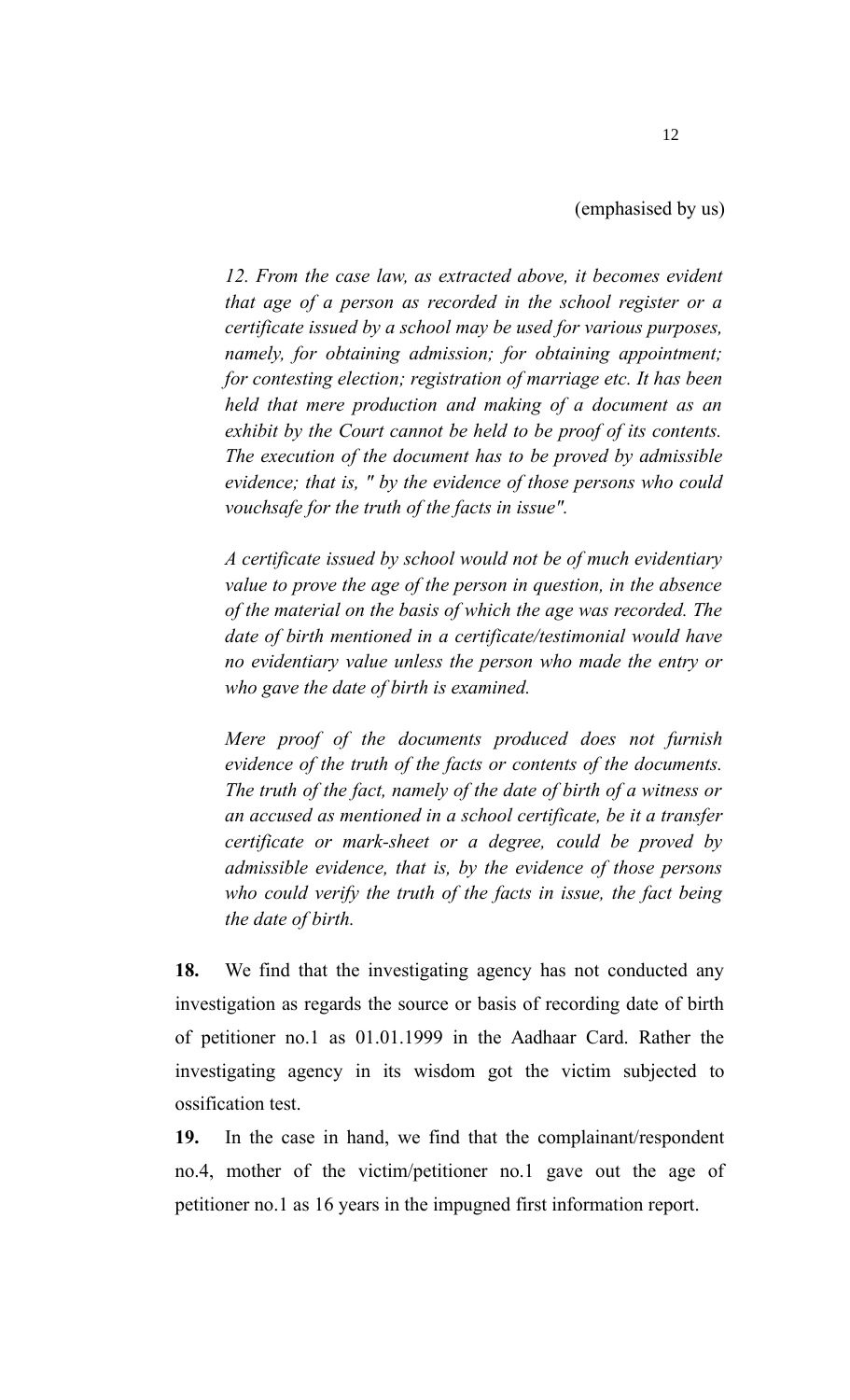In the marriage certificate, petitioner no.1 herself gave her date of birth as  $01.01.1999$  (Annexure – 2 appended with the petition). As per the Aadhaar Card, date of birth of the petitioner is recorded as 01.01.1999. A dispute in regard to date of birth/age of petitioner no.1, therefore, arose.

**20.** Learned counsel for the State has pointed out, on the basis of affidavit of Shri Jitendra Kumar, Sub-Inspector, Police Station Sujauli, District Bahraich sworn on 30.07.2018, that the investigating agency relied on medical age/bone age of petitioner no.1, the victim. On medical examination, her age was determined as approximately 17 years on the basis of document placed on record as Annexure – SCA 2 with the counter affidavit.

**21.** Considering the totality of facts and circumstances of the case noticed above which clearly indicated discrepancy in the age of petitioner no.1 given by mother of the said petitioner in the impugned first information report, and the date of birth given in the Aadhaar Card by the victim herself or her family members, bone age of the prosecutrix was determined through a medical test, viz. ossification test.

We approve of the practice followed by the investigating agency in verifying the age through Ossification Test in case of dispute regarding age of a witness, complainant or accused. Ossification test is based on scientific medical examination.

**22.** Apparently in context of element of kidnapping and abduction, the investigating officer in his wisdom has given a margin of two years on the higher side to the bone age of the victim in concluding that the victim had attained age of majority on the date of the incident.

We find the conclusion drawn by the investigating officer to be in conformity with the law laid down by this Court vide judgment dated **03.08.2018** rendered in **Habeas Corpus No.21284 of 2018 (Deepa Vs. State of U.P. & Ors.)** while relying on various judgments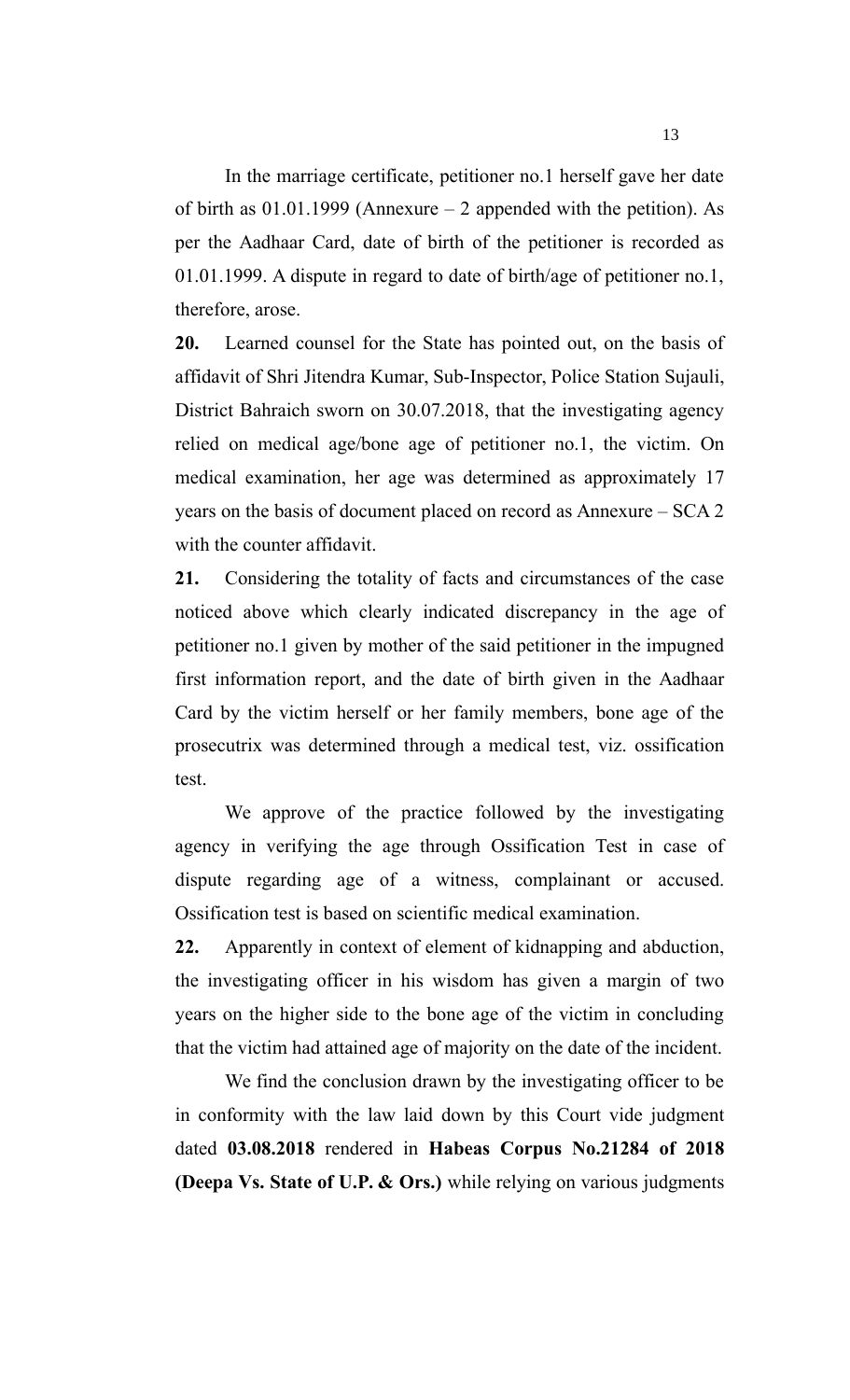of the Hon'ble Supreme Court of India. The relevant portions read as under :-

*6. We have taken into account, on the basis of our perception, that the petitioner has attained the age of discretion.*

*The petitioner as per medical examination report is 17 1/2 years of age. A margin of two years on either side can be given as has been held by Hon'ble Supreme Court of India. In this regard, we refer to relevant portions of the judgments:* 

*7. In (2009) 6 Supreme Court Cases 681, Ram Suresh Singh Vs. Prabhat Singh Alias Chhotu Singh and Another, the following has been held in Paragraph 13 (relevant portion):*

> *"13. Even if we had to consider the medical report, it is now well known that an error of two years in determining the age is possible. In Jaya Mala v. Government of J and K, this Court held: (SCC p. 541, para 9)*

> *"9.....However, it is notorious and one can take judicial notice that the margin of error in age ascertained by radiological examination is two years on either side."*

> > *(emphasised by us)*

# *8. In (1982) 2 Supreme Court Cases 538, Jaya Mala Vs. Home Secretary, Government of Jammu & Kashmir and Others, the following has been held in Paragraph 9 (relevant portion):*

*"9. Detenu was arrested and detained on October 18, 1981. The report by the expert is dated May 3, 1982, that is nearly seven months after the date of detention; Growing in age day by day is an involuntary process and the anatomical changes in the structure of the body continuously occur. Even on normal calculation, if seven months are deducted from the approximate age opined by the expert in October, 1981 detenu was around 17 years of age, consequently the statement made in the petition turns out to be wholly true. However, it is notorious and one can take judicial notice that the margin of error in age ascertained by radiological examination is two years on either side. Undoubtedly, therefore, the detenu was a young school going boy. It equally appears that there was some upheaval in the educational institutions. This young school going boy may be enthusiastic about the students' rights and on two different dates he marginally crossed the bounds of law. It passes comprehension to believe that he can be visited with drastic measure of preventive detention. One cannot treat young people, may be immature, may be even slightly*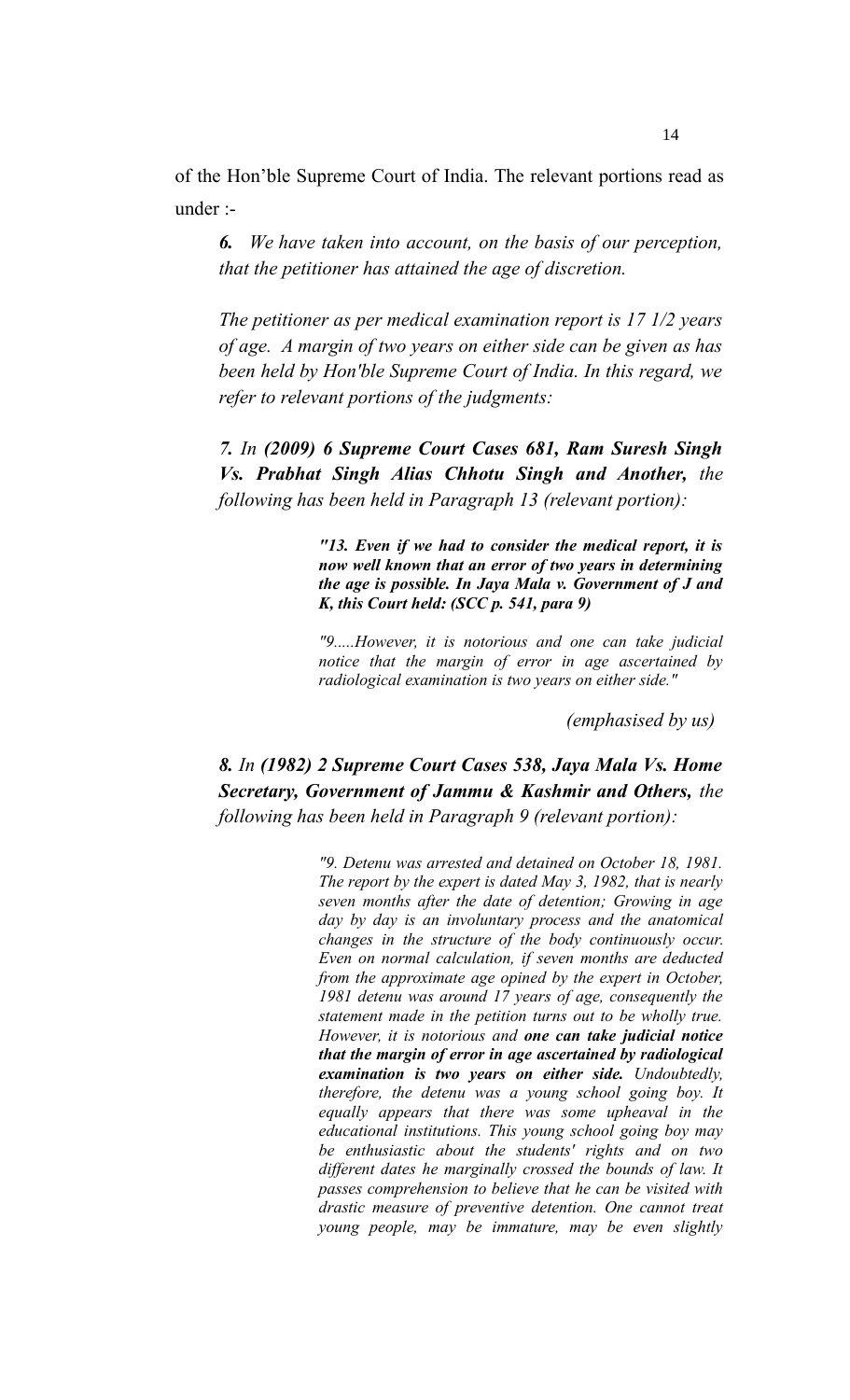*misdirected, may be a little more enthusiastic, with a sledge hammer. In our opinion, in the facts and circumstances of this case the detention order was wholly unwarranted and deserved to be quashed."*

*(emphasised by us)*

*9. In (2011) 10 Supreme Court Cases 192, Mohd. Imran Khan Vs. State Government (NCT of Delhi), the following has been held in Paragraph 20 (relevant portion):*

> *20. The medical report and the deposition of the Radiologist cannot predict the exact date of birth, rather it gives an idea with a long margin of 1 to 2 years on either side. In Jaya Mala v. Government of J & K, this Court held (SCC p. 541, para 9).*

> *" 9....However, it is notorious and one can take judicial notice that the margin of error in age ascertained by radiological examination is two years on either side." (See also: Ram Suresh Singh v. Prabhat Singh and State of U.P. v. Chhotey Lal).*

> > *(emphasised by us)*

# *10. In (2008) 15 Supreme Court Cases 223, Jyoti Prakash Rai Alias Jyoti Prakash Vs. State of Bihar, the following has been held in Paragraphs 14 to 16 :*

*14. In a case of this nature, thus, where the delinquent was examined by two different medical boards, who on two different dates have reached the identical opinion, viz, the age of the appellant between 18 and 19 years, and, thus, resulting in two different conclusions, a greater difficulty arises for the court to arrive at a correct decision. For the said purpose, the court may resort to some sort of hypothesis, as no premise is available on the basis whereof a definitive conclusion can be arrived at.*

*15. It is in the aforementioned situation, we are of the opinion that the test which may be applied herein would be to take the average of the age as opined by both the medical boards. Even applying that test, the age of the appellant as on 01.04.2001 would be above 18 years.*

*16. We, however, hasten to add that we have taken recourse to the said method only for the purpose of this case and we do not intend to lay down any general proposition of law in this behalf. As indicated hereinbefore, in so doing, we have also taken into consideration the fact that the appellant had filed documents in support of his claim that he was a juvenile but the same were found to be forged and fabricated which is itself a factor to show that he was*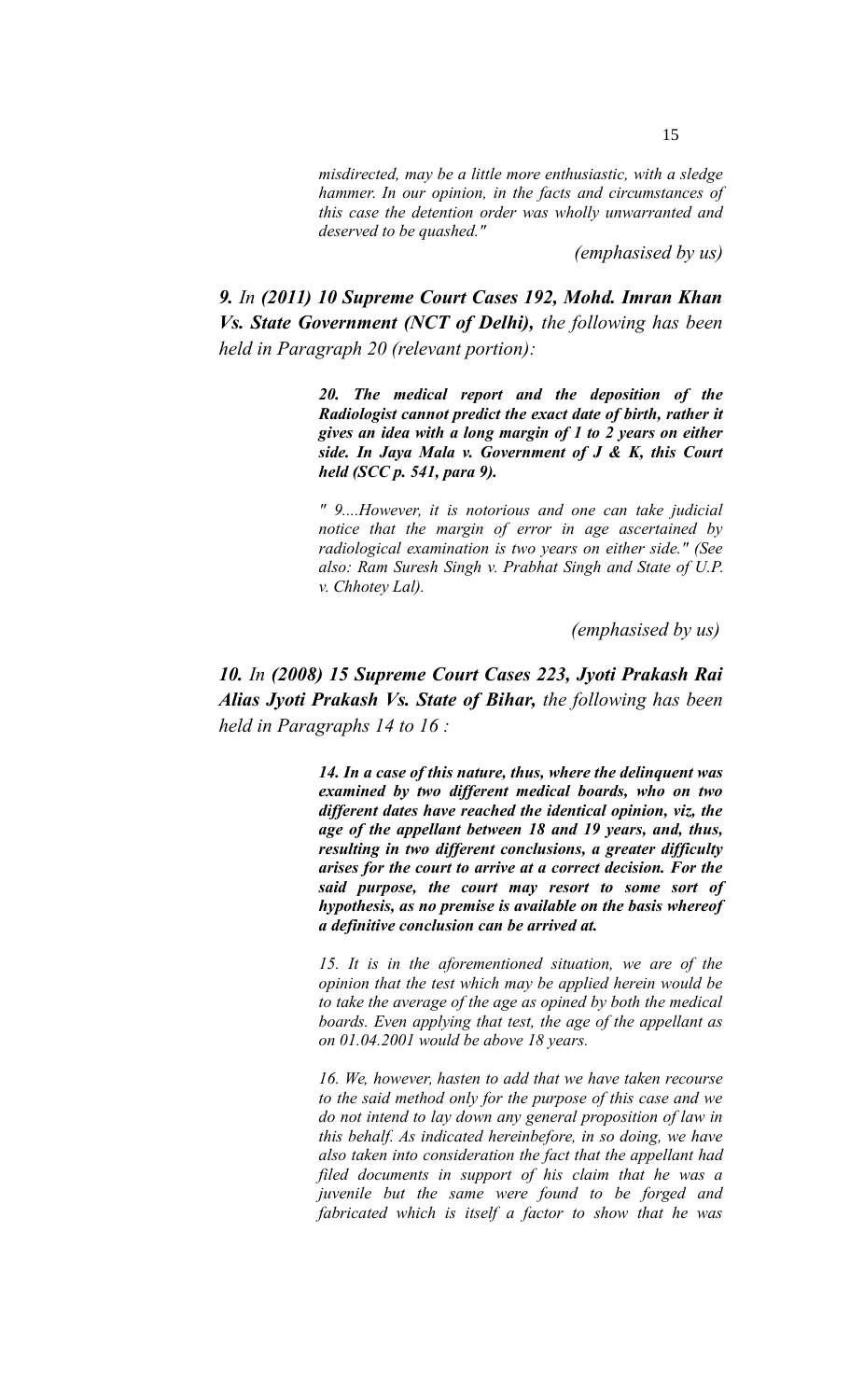*making attempts to obtain a benefit to which he might not have been entitled to."*

*(emphasised by us)*

- *11. X X X*
- *12. X X X*

*When the Court relies on medical age of a person, the Court has to resort to some sort of hypothesis as no premise is available on the basis where of a definite conclusion can be arrived at. In such cases, margin of error in age has been judicially recognised by the Hon'ble Supreme Court of India by two years on either side."* 

**23.** We approve of such conclusion having been drawn by the investigation officer. Demonstratively it is clear that the offence of kidnapping or abduction has not been committed. It stands established on the basis of facts and circumstances that marriage of choice of petitioner no.1 with petitioner no.2 was not accepted by respondent no.4 and therefore, in abuse of process of the law and process of the Court, impugned criminal proceedings were initiated.

**24.** We have also taken into account the fact that statement of petitioner no.1 as victim/prosecutrix was recorded under Section 164 Cr.P.C. The statement has been placed on record as Annexure – SCA 3 with the counter affidavit. In the statement the prosecutrix stated that she has been married to petitioner no.2 Virendra Kumar since the last about one year. False information was given by her mother to prosecute the accused.

**25.** In cases such as the present one, the core of the issue to be considered by the Writ Court is whether the victim had been kidnapped or abducted, consequently whether offence under Sections 363 and 366 Indian Penal Code has been committed.

**26.** Kidnapping has been defined under Section 359 Indian Penal Code, Section 361 Indian Penal Code and has to be read with Section 363 Indian Penal Code. The provisions read as under :-

*"359. Kidnapping.—Kidnapping is of two kinds: kidnapping from India, and kidnapping from lawful guardianship.*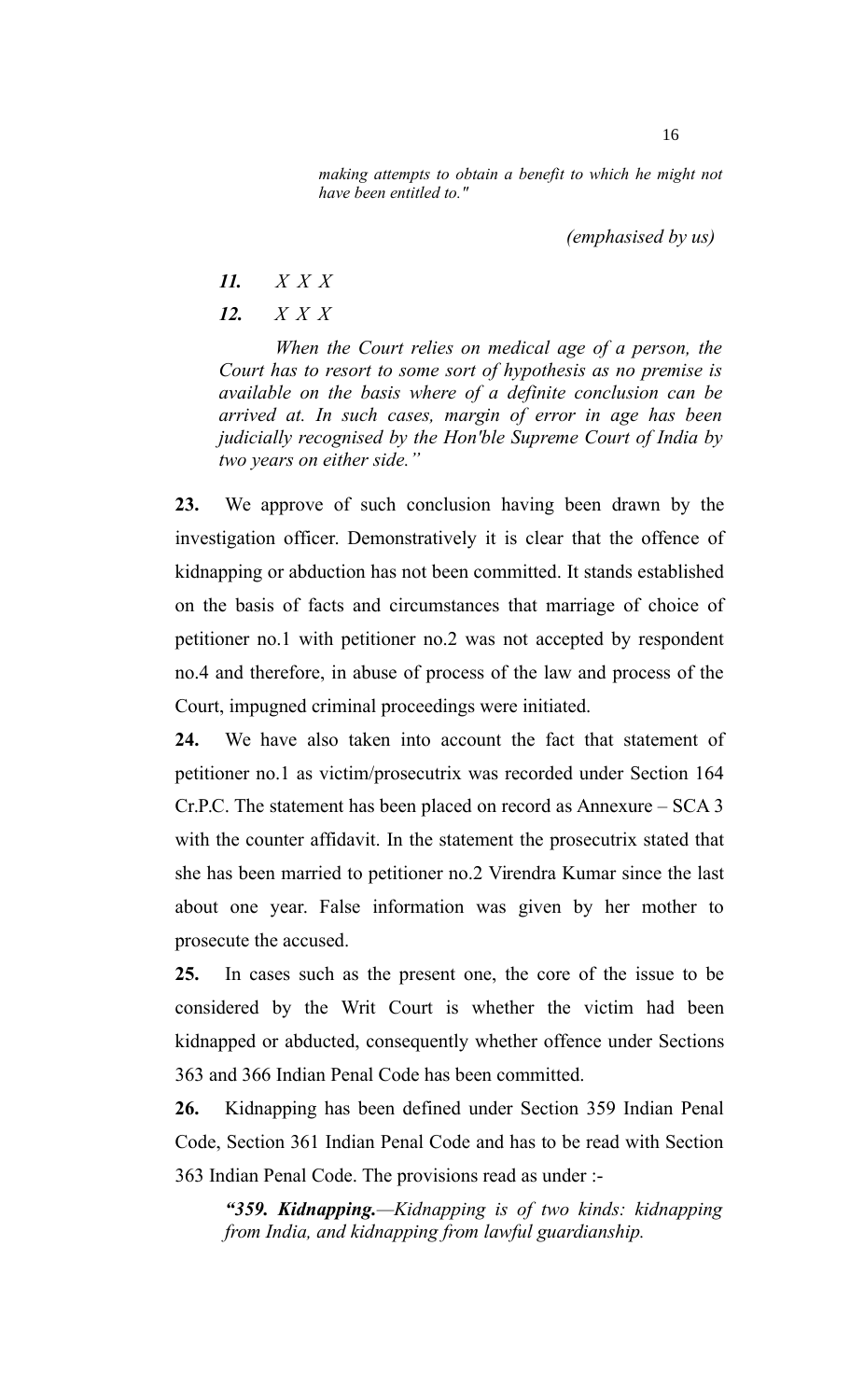*361. Kidnapping from lawful guardianship.—Whoever takes or entices any minor under sixteen years of age if a male, or under eighteen years of age if a female, or any person of unsound mind, out of the keeping of the lawful guardian of such minor or person of unsound mind, without the consent of such guardian, is said to kidnap such minor or person from lawful guardianship.* 

*Explanation.—The words "lawful guardian" in this section include any person lawfully entrusted with the care or custody of such minor or other person.*

*[Exception](https://indiankanoon.org/doc/113974146/) —This section does not extend to the act of any person who in good faith believes himself to be the father of an illegitimate child, or who in good faith believes himself to be entitled to lawful custody of such child, unless such act is committed for an immoral or unlawful purpose."*

*363. Punishment for kidnapping.—Whoever kidnaps any person from India or from lawful guardianship, shall be punished with imprisonment of either description for a term which may extend to seven years, and shall also be liable to fine.*

**27.** Abduction has been defined under Section 362 Indian Penal Code and is to be read with Section 366 Indian Penal Code. The provisions read as under :-

*"362. Abduction.—Whoever by force compels, or by any deceitful means induces, any person to go from any place, is said to abduct that person."*

*366. Kidnapping, abducting or inducing woman to compel her marriage, etc.—Whoever kidnaps or abducts any woman with intent that she may be compelled, or knowing it to be likely that she will be compelled, to marry any person against her will, or in order that she may be forced or seduced to illicit intercourse, or knowing it to be likely that she will be forced or seduced to illicit intercourse, shall be punished with imprisonment of either description for a term which may extend to ten years, and shall also be liable to fine; and whoever, by means of criminal intimidation as defined in this Code or of abuse of authority or any other method of compulsion, induces any woman to go from any place with intent that she may be, or knowing that it is likely that she will be, forced or seduced to illicit intercourse with another person shall be punishable as aforesaid.*